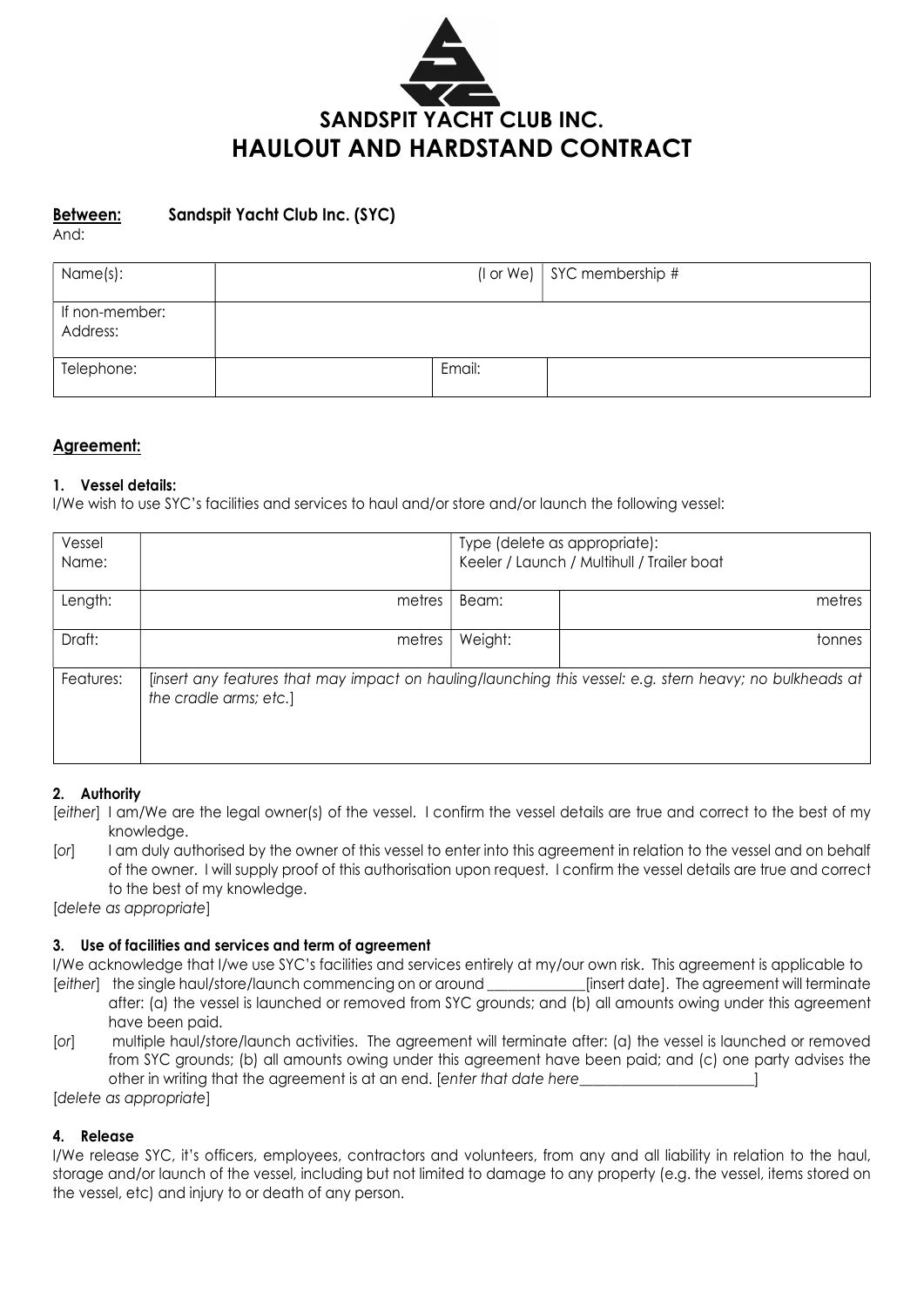#### 5. Indemnity

I/We indemnify SYC, it's officers, employees, contractors and volunteers, from any and all claims made against them by any third party arising from the acts or omissions of myself, my employees, contractors or invitees working on or accessing the vessel.

#### 6. Insurance

I/We confirm that the vessel is and will remain insured throughout the time the facilities and services are used, including a minimum of \$5 million third party cover.

#### 7. Conditions

I/We agree to comply with the Haulout and Hardstand Conditions contained in this agreement and any amendments to these that may be made by SYC from time to time (notification of such changes being made by display on the SYC website and/or printed in the SYC handbook).

#### 8. Payment

I/We agree to pay all SYC's charges for the use of its facilities and services by the earlier of: 7 days of invoice; and prior to launching or removing the vessel from the hardstand.

I/We acknowledge that if full payment is not made: (i) by the due date, SYC may refuse to haul, launch or permit a vessel to be removed from the hardstand as applicable; and (ii) within 30 days of the due date, SYC shall have the right to sell the vessel by public tender to recover any charges or fees payable in respect of the vessel.

#### 9. Severability

If a court of competent jurisdiction determines any part of this contract is illegal or unenforceable, that part shall be read down to the extent necessary or omitted if necessary, and the rest of this agreement will remain.

|                             | Name | Signature |
|-----------------------------|------|-----------|
| Signed by:                  |      |           |
|                             |      |           |
| Signed on behalf of SYC by: |      |           |
|                             |      |           |
| Date:                       |      |           |
|                             |      |           |

### Haulout and Hardstand Conditions

#### General:

- **Bookings:** all bookings to use any of the Sandspit Yacht Club Inc (SYC) haulout, hardstand and/or storage facilities must be made through the Slip Master. The Haul, Store & Launch Contract, available from the SYC office, must be completed and signed by or on behalf of the vessel owners (and non-members must have paid the estimated fees) prior to hauling / the vessel entering the hardstand.
- 2. Priority: private use vessels owned by financial SYC members have priority for booking the haulout / hardstand. If space is available and members are not inconvenienced, commercial use vessels and vessels owned by non-members may use the haulout / hardstand if approved by the Slip Master.
- 3. Fees: charges and fees shall be in accordance with those fixed by resolution of the Executive Committee and may change from time to time. Fee changes will be applicable from the date stated by the Executive (even if this occurs between booking and relaunching). Member rates only apply to the member's vessel listed in the SYC handbook (or a notified replacement of it). Fees and charges will be invoiced to members monthly with a final invoice prior to launching the vessel or removing it from the hardstand.
- 4. Limits: vessels exceeding 15m in length and/or 13 tonnes in weight cannot haul at SYC's facilities. Proof of weight may be requested prior to haulout..
- 5. Refusal: irrespective of a booking having been accepted, any of SYC's Board members, the Club Secretary/Manager, the Slip Master or the approved hardstand assistants (each an "Authorized Person") may refuse to haul, launch, or store any vessel at his/her own discretion at any time.
- 6. Slipway: the slipway's main purpose is for hauling out and relaunching vessels that use the hardstand, which takes precedence over all other uses. Accordingly:

1287 Sandspit Road, RD 2, Warkworth 0982/Telephone: 09 425 9008/Email: office@sandspityachtclub.nz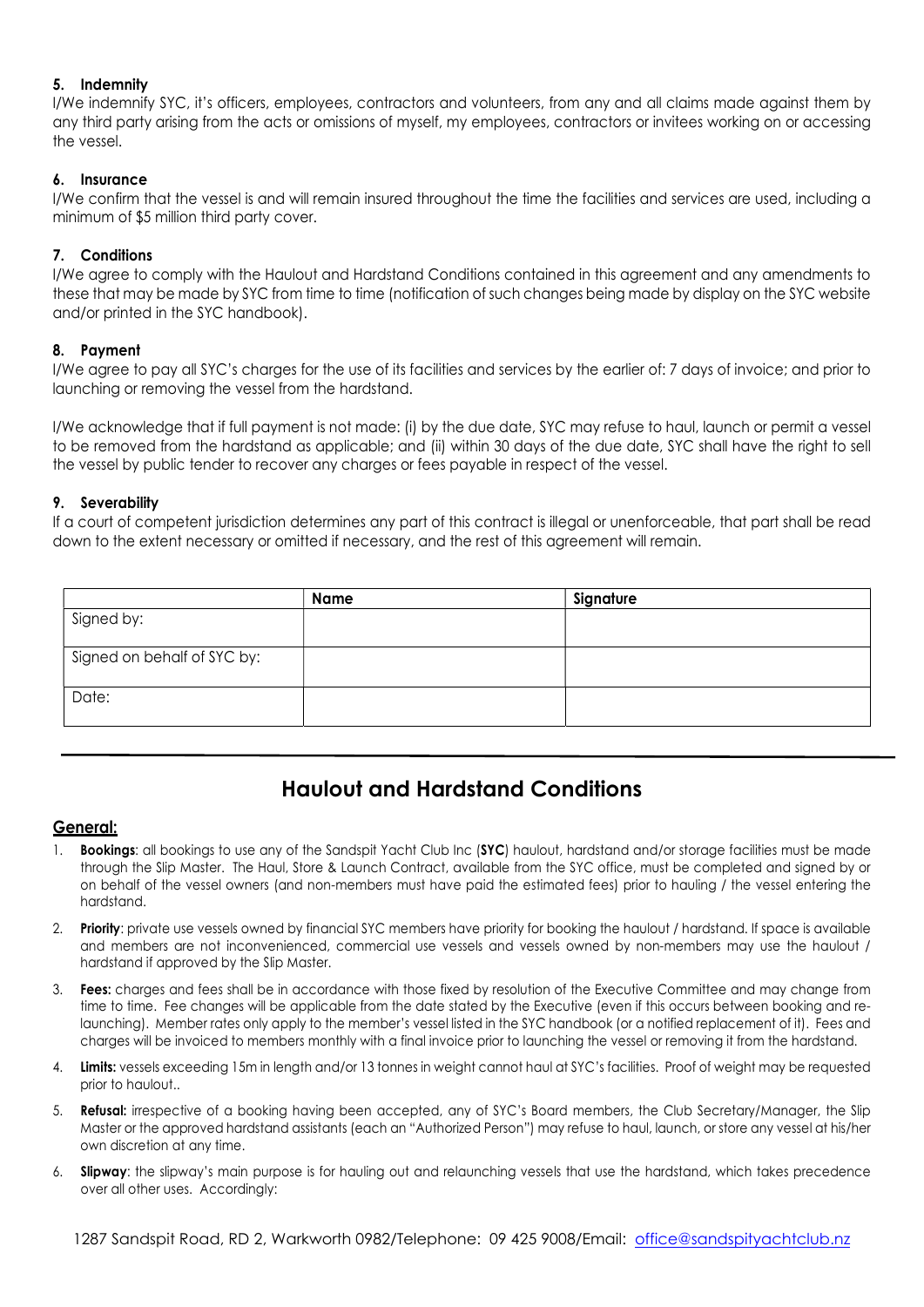- a. the launching or retrieving of any other craft or vessel, excluding dinghies, on the slipway may be carried out only by arrangement with the Slip Master.
- b. the loading or unloading of machinery, equipment, or materials for commercial use from any vessel designated for such use is prohibited unless approved by the Slip Master in advance.
- c. access to the slipway and washdown area must be kept clear at all times.
- 7. Vehicles on hardstand: vehicles transiting the hardstand must stay within the transit lanes and follow any directions given by an Authorised Person. Vehicles must not be parked on the hardstand unless it is for the purpose of working on a hauled vessel and in this case, it is limited to one vehicle per vessel which must be parked as close as practicable to that vessel and out of the way of other users of the hardstand. Vehicles transit and / or park on the hardstand at their owner's (and, if applicable, their agent's) risk.
- 8. Risk: all vessels are hauled out, stored on the hardstand, and launched at their owner's (and, if applicable, their agent's) risk. SYC is not liable for any of the following: any injury to or death of any person; any theft of or from the vessel or any vehicle; any loss or damage to any vessel (including rigging, spars, equipment, furnishings, running gear, chattels etc.), vehicle or other property whatsoever - however arising and irrespective of whether it occurs when a vessel is on the hardstand or in the course of hauling out or launching.
- 9. Liability: the owners of a vessel (and, if applicable, their agents) take full responsibility for any damage or personal injury caused by the acts or omissions of the owners, their agents, employees or contractors, while the vessel is hauled, on the hardstand and / or relaunched.
- 10. Live aboard: living aboard vessels while they are on the hardstand is not permitted. Any exception to this will be at the sole discretion of the Executive and on a case-by-case basis on such terms as the Executive think fit.
- 11. Health and Safety: any person on the hardstand or in the vicinity of vessels being hauled, moved or launched must comply with SYC's health and safety policies and with any directions given by the Slip Master, the

#### Hauling and Launching:

12. The owner (or agent) of the vessel:

- a. must assist with adjusting the cradle to suit the vessel prior to hauling
- b. is responsible for the proper positioning of the vessel on the cradle
- c. must have at least 2 capable people on the vessel for hauling and launching

and any failure to comply with (a) and/or (c) will result in an increase in fees charged..

- 13. Furling headsails must be removed prior to hauling / entering the hardstand.
- 14. Vessels will only be hauled or launched by the Slip Master or approved hardstand personnel.

#### On the hardstand

15. The Slip Master or any person authorised by him shall have the right to:

- a. move any vessel on the hardstand and to facilitate the hauling up, moving or launching of any vessel for the efficient use of the area;
- b. board any vessel on the hardstand and take whatever steps are considered necessary in the interests of safety or convenience of either that vessel or any other;

and neither that person nor SYC will be responsible for any loss or damage or injury resulting therefrom.

- 16. Any equipment used on the hardstand must comply with and be used in accordance with any applicable Worksafe guidelines and standards. This includes, but is not limited to: scaffolding, ladders, bracing, tents and electrical equipment. Only one appliance is to be plugged into an SYC electrical supply socket at any time,
- 17. All rubbish must be removed from and around the vessel/craft on a daily basis. The Hardstand site and Wash Down Bay must be kept clean and tidy and solids must not be disposed of into the sumps. At the time of launching all trestles, blocks etc. must be cleared from the site.
- 18. No dry sanding of antifoul paint is permitted. Wet sanding is only permitted on the concrete work areas and bunding must be used. This area must be washed down and left free of paint residue after use. Other dry sanding/grinding is only to be carried out with an appropriate vacuum apparatus.
- 19. Prior approval is required from the Slip Master for any sandblasting, water blasting or spray painting. If approved, bunding must always be used. No grinding sandblasting, or soda blasting of steel is allowed on Club premises.
- 20. Noisy work such as (but not limited to) grinding, water blasting, hammering may only be carried out during daylight hours.
- 21. Cradles used on SYC premises must have been approved for such use by the Slip Master. Each cradle must clearly display the name of the owner or that of the vessel. Cradles must be removed from the hardstand area within 7 days of being requested to do so by the Slip Master or Executive. Any unidentified or unauthorized cradles remaining on SYC premises may be removed and sold by tender to defray expenses.